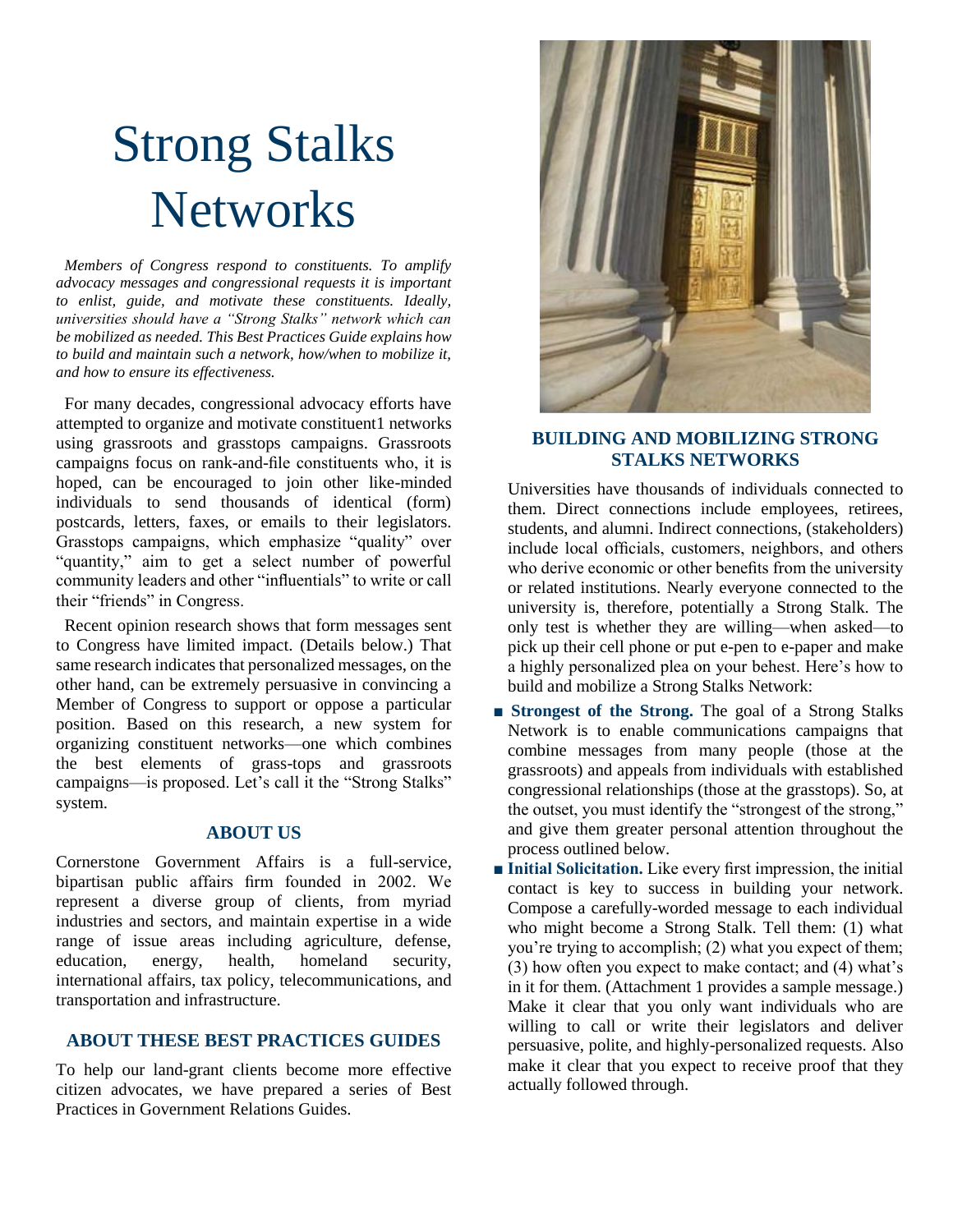- Call to Action Requests. Once commitments and contact information have been received from each Strong Stalk, you're ready to call upon them as needed. Call to Action requests, like solicitation messages, must be succinct and carefully worded. You must provide specific information, such as: (1) how to look-up their representative; (2) the contact method you want them to employ (phone, email, etc.); (3) the deadline for making contact; (4) talking points which must be translated into personalized messages; and (5) how you expect them to demonstrate proof of delivery. (See Attachment 2 for a sample.)
- Acknowledgement and Follow-up. People love to know they're appreciated. Thus, it is extremely critical to acknowledge and thank your Strong Stalks after they've delivered the mail. (That's a key reason why proof of delivery is recommended.) You should also stay in touch to let them know the outcome of their actions.
- **Progress Reports.** It's also wise to prepare annual or semiannual reports to your Strong Stalks letting them know what has been accomplished through their collective efforts. These reports need not be lengthy but should contain some effectiveness metrics along the lines of: "In June we issued a Call to Action on the Agriculture Appropriations bill and we are pleased to report that 400 of you responded!"

#### **RESEARCH BEHIND THE STRONG STALKS CONCEPT**

The Congressional Management Foundation (CMF) has conducted extensive research on how citizens and Members of Congress communicate with each other. In 2011, the CMF released the results of an online survey of congressional staff concerning "attitudes and practices related to managing constituent communications." Responses from more than 250 House and Senate staff are outlined in the CMF report entitled: Perceptions of Citizen Advocacy on Capitol Hill.

Cornerstone Government Affairs routinely monitors and participates in congressional communications efforts and based on this experience would underscore several key findings in the CMF report:

- Contacts from constituents really do influence congressional decisions, and the most potent legislative campaigns rely heavily upon such contacts.
- In descending order of impact, the most powerful methods of contact are: in-person visits from constituents; contact from a constituent who represents others; individualized postal letters or

email messages; telephone calls; comments at town hall meetings; and letters to the editor.

■ The least effective methods of contact include all form communications (identical cards/letters, email, and faxes) and comments on social media sites.

And, when it comes to the design and execution of successful Strong Stalks campaigns, one statement in the CMF report really sums it all up:

*"What matters most is the content, not the vehicle. Whether they are delivered via email or postal mail, messages that are customized in some way… are much more influential than identical form messages. The personal touch from a constituent goes a long way toward differentiating a message."*

#### **THE DEVILISH DETAILS**

To make a Strong Stalks system work, it's important to understand the logic behind certain elements:

- **Form Messages Are Passé.** Dating back at least to the 1960s (long before the advent of email or even fax machines), organizations trying to influence congressional decisions have sent postcards to their network with instructions that the cards should be signed and mailed to their representative and two senators. And for just as long, House and Senate offices have done little more than count the number of incoming form messages and prepare a standard reply. Even though form messages have never carried much weight, they have grown exponentially over the last 50 years as technological advances have made them cheaper and easier to produce/deliver. Not only have form faxes, cards, letters, and email created an everincreasing burden on congressional offices (which have had the same number of staff since 1979), but 53% of the staff members responding to the CMF survey believe that most form emails are sent without the sender's knowledge!
- **■ Personalization Is Easy.** The CMF survey asked congressional staff to evaluate several ways that a constituent can personalize a message. Of those surveyed, 77% said that including "information about the impact that the bill would have on the district or state" (jobs, economic impact, etc.) would be either "helpful" or "very helpful" and 74% stated that "the constituent's reasons for supporting or opposing the bill or issue" would be helpful or very helpful. (A "personal story" related to the bill or issue was judged to be either helpful or very helpful by 48% of respondents.)
- **Grasstops Campaigns Work.** Grassroots efforts that generate only identical form messages (even in large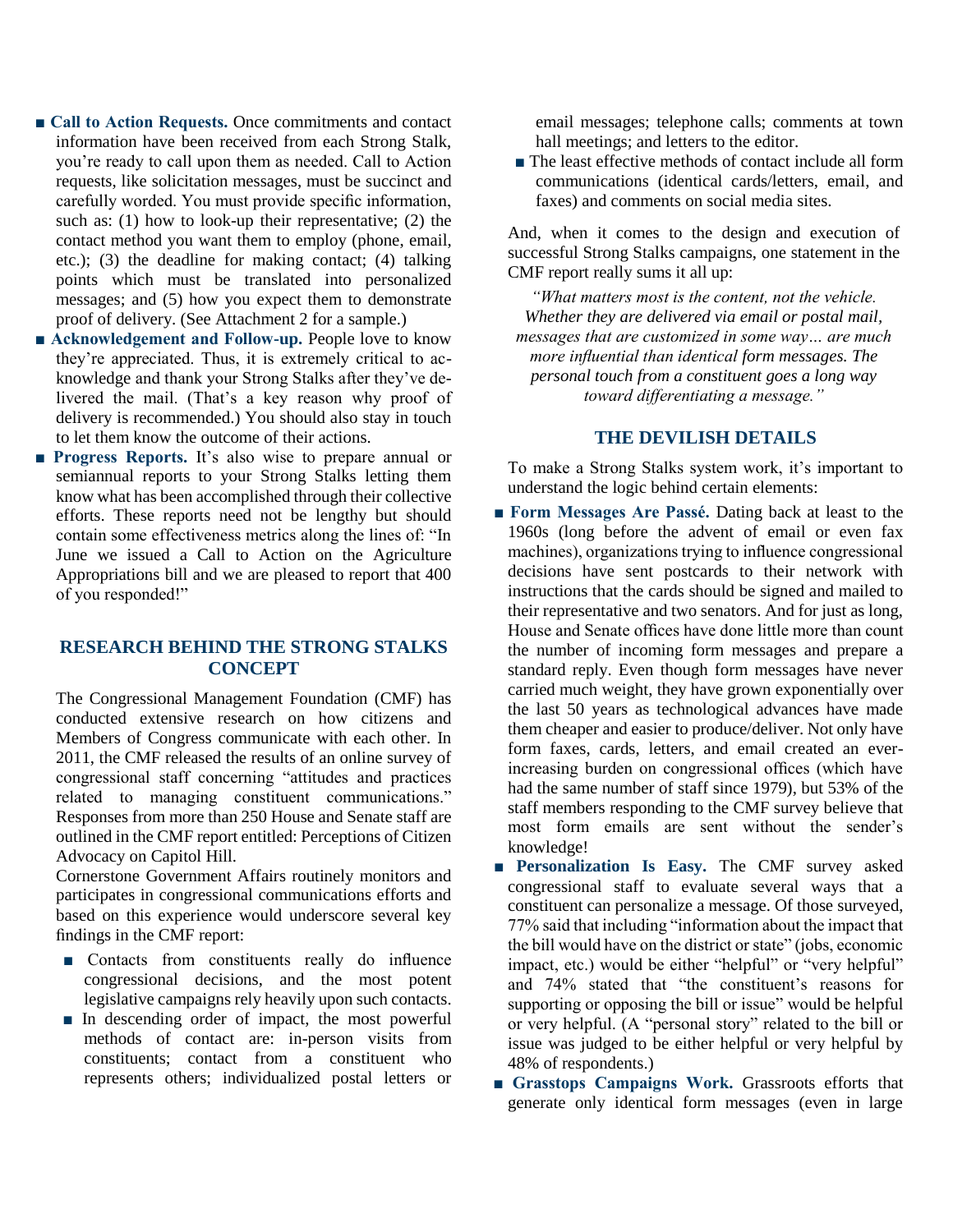quantities) are essentially worthless. Grasstops campaigns, on the other hand, can produce results if executed properly. (There is an entire cottage industry in Washington that manages such efforts.) So, it is critical that you identify and enlist a few key individuals (the "strongest of the strong") within each congressional district and that you work personally with them when a Call to Action effort is active.

- **Proof of Delivery Is Essential.** Humans are human. We're all pulled in many different directions every day. A successful Strong Stalks network will succeed only if actual, personalized contacts are made with the targeted congressional offices. For that reason, you must be clear to those you enlist that you will only call upon them when absolutely necessary, but when you do call you expect them to respond as requested and provide proof of delivery. All that's needed is a simple honor system whereby they tell you: "I contacted Senators A and B and Representative C today. I went to their web sites and filled in their constituent contact forms with a personalized message based upon the talking points you provided."
- Show Them Some Love. The knowledge that your Strong Stalks have participated in our participatory democracy ought to be reward enough. But, there is nothing wrong with showing your Strong Stalks just how much you appreciate their effort. This should, at a minimum, take the form of prompt and personalized thank-you messages, but you may also want to consider tangible rewards, such as frameable certificates, lapel pins, small denomination gift cards, or other lagniappes. There is nothing illegal or unethical about such rewards, so show them some love!

## **CONCLUDING THOUGHTS**

According to the CMF survey, "citizens have more power than they realize… The most influential advocacy strategies for swaying an undecided Member of Congress depend on personal communications from constituents. Whether individuals make contact face-to-face, by phone, or through personalized email or postal mail, senators and representatives are influenced by their constituents' own views about the public policy issues before them."

Successful advocacy efforts combine direct lobbying by both citizens and professionals with personalized constituent contacts by telephone, email, or regular mail. If your grass-roots or grasstops networks aren't working to your satisfaction, perhaps it's time to take your advocacy program to the next level by building, mobilizing, and rewarding a Strong Stalks network.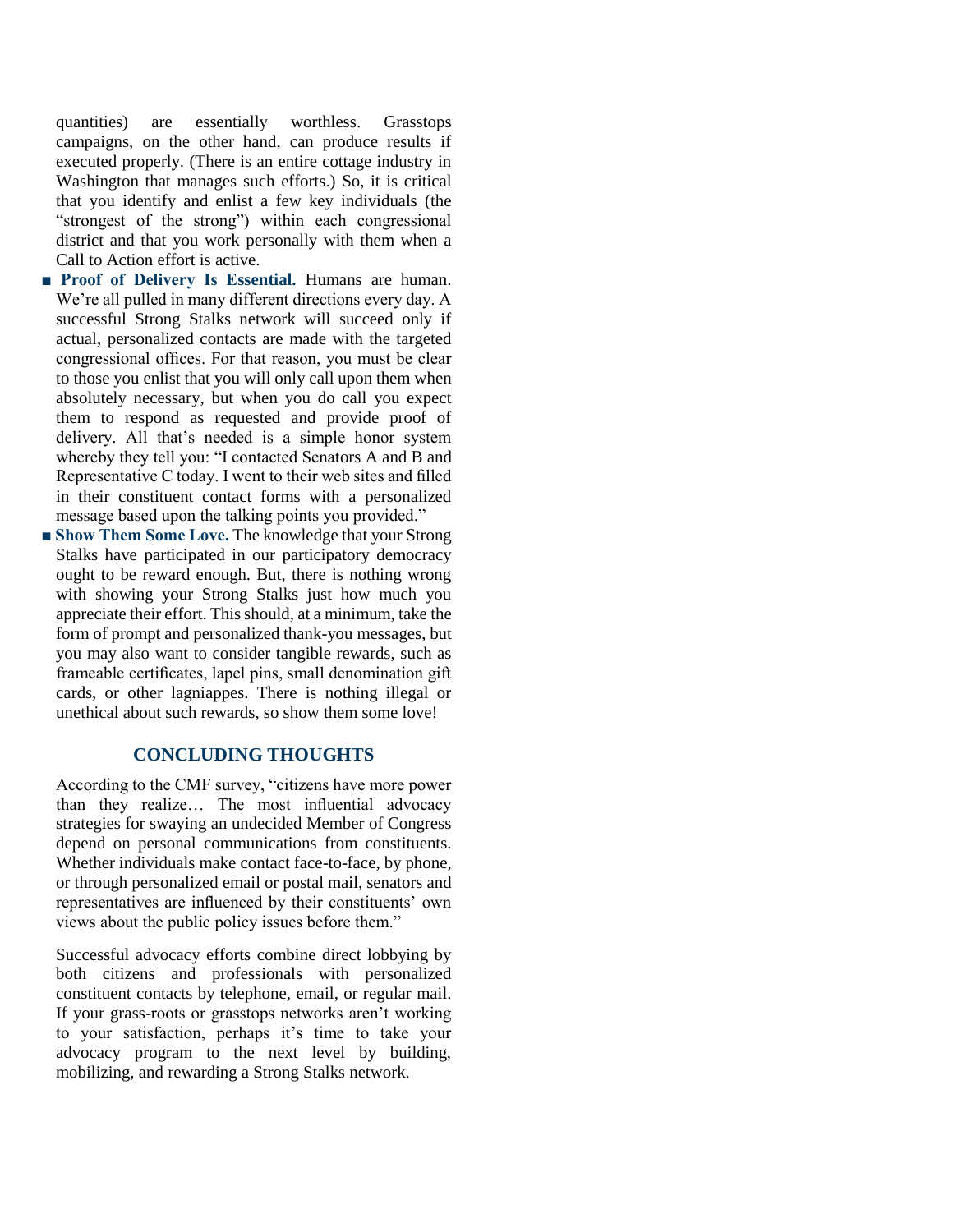## **SAMPLE SOLICITATION MESSAGE**

 $Dear$  \_\_\_\_\_\_\_\_\_\_\_\_\_:

 I am writing to you because you are in a position to be of great service to \_\_\_ [**Name of University**] \_\_\_ and I am hopeful that I can encourage you to join our new citizen's advocacy campaign.

[**Name of University**] \_\_\_ is a land-grant university. We receive funding from the National Institute of Food and Agriculture (NIFA) through formula allocations and competitive grants. The funds that come to us from NIFA: support a rich and diverse array of research, extension, and higher education programs; are often matched at least dollar-fordollar from the state; and leverage other public and private investments.

The federal-state land-grant partnership has served America well for 150 years. Now, however, funding for the partnership is under sustained attack and those of us who care passionately about the land-grant mission must make our voices heard here in \_\_\_ [**Name of State]** \_\_\_ and in Washington, DC.

Will you agree to be of assistance? Can I call upon you two or three times a year?

If you will commit to help, here's exactly what would be required:

- When Congressional action is imminent on a critical land-grant funding issue, I will contact you by email to briefly explain the issue.
- I will provide you with a list of "talking points" that you will use to craft your own short, personalized message, to be sent to your two U.S. Senators and/or Representative.
- You will log on to the relevant congressional websites, fill in your contact information, and deliver your personalized message in a persuasive, polite, and timely manner. (Alternate Instruction for the Strongest of the Strong: You will call or email Representative X or her chief of staff, and deliver your personalized message in a persuasive, polite, and timely manner.)
- Because individual form messages have very little impact on congressional decisions, it is imperative that you make a personalized plea. Therefore, if you decide to join this effort, you must agree that you will not "cut and paste" my talking points. Instead, you must use your own words.
- The only other thing I ask is for some "proof of delivery." All you need do is send an email or call me to say: "I contacted Senators A and B and Representative C today and delivered a personalized message based upon the talking points you provided."

I pledge to only call upon you when absolutely necessary, to provide everything you'll need, and to keep you informed about the results of our mutual effort. Will you join this new campaign? Can we count on you?

Thanks for considering this request.

Sincerely,